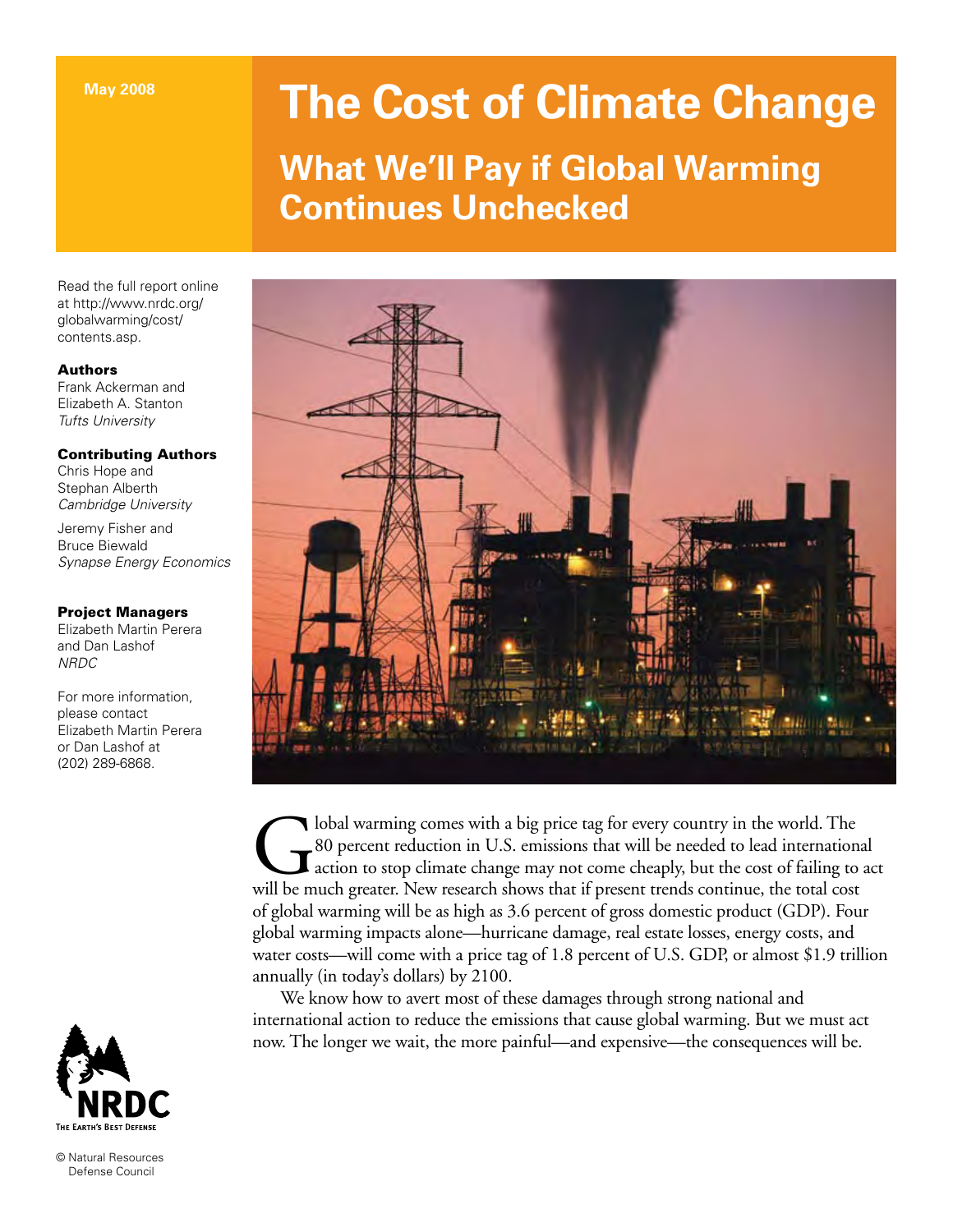# The Cost of Climate **Change**

This report focuses on a "business-as-usual" future in which the world continues to emit heat-trapping gases at an increasing rate. We base our economic projections on the most pessimistic of the business-as-usual climate forecasts considered "likely" by the scientific community.<sup>1</sup> In this projected climate future, which is still far from the worst-case scenario, global warming causes drastic changes to the planet's climate, with average temperature increases of 13 degrees Fahrenheit in most of the United States and 18 degrees Fahrenheit in Alaska over the next 100 years. The effects of climate change will be felt in the form of more severe heat waves, hurricanes, droughts, and other erratic weather events—and in their impact on our economy's bottom line.

We estimate U.S. economic impacts from global warming in two ways: a detailed focus on four specific impacts, and a comprehensive look at the costs to the country as a whole. Our detailed accounting of costs begins with historical data for four especially important climate impacts: hurricane damages, real estate losses, energy costs, and water costs. We then build upward to estimate the impact of future climatic conditions in these four impact areas. The second part of our analysis is a comprehensive view of climate change impacts: We take a general rule about how the climate affects the country as a whole and then apply that rule to business-as-usual climate forecasts. Although the detailed impact studies can provide only a partial accounting of the full economic costs estimated by our comprehensive model, the impact studies allow us to examine the costs of climate change with greater specificity for the particular case of the United States.



*Global warming could cost the United States more than \$1.9 trillion each year in hurricane damages, real estate losses, energy costs, and water costs by 2100.*

#### **Change in Temperature in U.S. Cities as a Result of Global Warming (in degrees Fahrenheit)**

| In 2100, this U.S. city | will feel like does today | <b>Temperature Change</b><br>between 2008 and 2100<br>averages, in degrees<br>$+18$ |  |  |
|-------------------------|---------------------------|-------------------------------------------------------------------------------------|--|--|
| Anchorage, AK           | New York, NY              |                                                                                     |  |  |
| Minneapolis, MN         | San Francisco, CA         | $+13$                                                                               |  |  |
| Milwaukee, WI           | Charlotte, NC             | $+13$                                                                               |  |  |
| Albany, NY              | Charlotte, NC             | $+13$                                                                               |  |  |
| Boston, MA              | Memphis, TN               | $+12$                                                                               |  |  |
| Detroit, MI             | Memphis, TN               | $+13$                                                                               |  |  |
| Denver, CO              | Memphis, TN               | $+13$                                                                               |  |  |
| Chicago, IL             | Los Angeles, CA           | $+14$                                                                               |  |  |
| Omaha, NE               | Los Angeles, CA           | $+13$                                                                               |  |  |
| Columbus, OH            | Las Vegas, NV             | $+13$                                                                               |  |  |
| Seattle, WA             | Las Vegas, NV             | $+13$                                                                               |  |  |
| Indianapolis, IN        | Las Vegas, NV             | $+13$                                                                               |  |  |
| New York, NY            | Las Vegas, NV             | $+12$                                                                               |  |  |
| Portland, OR            | Las Vegas, NV             | $+12$                                                                               |  |  |
| Philadelphia, PA        | Las Vegas, NV             | $+12$                                                                               |  |  |
| Kansas City, MO         | Houston, TX               | $+13$                                                                               |  |  |
| Washington, DC          | Houston, TX               | $+12$                                                                               |  |  |
| Albuquerque, NM         | Houston, TX               | $+12$                                                                               |  |  |
| San Francisco, CA       | New Orleans, LA           | $+12$                                                                               |  |  |
| Baltimore, MD           | New Orleans, LA           | +12                                                                                 |  |  |
| Charlotte, NC           | Honolulu, HI              | $+13$                                                                               |  |  |
| Oklahoma City, OK       | Honolulu, HI              | $+13$                                                                               |  |  |
| Atlanta, GA             | Honolulu, HI              | $+13$                                                                               |  |  |
| Memphis, TN             | Miami, FL                 | $+13$                                                                               |  |  |
| Los Angeles, CA         | Miami, FL                 | $+12$                                                                               |  |  |
| El Paso, TX             | Miami, FL                 | $+13$                                                                               |  |  |
| Las Vegas, NV           | San Juan, PR              | $+12$                                                                               |  |  |
| Houston, TX             | San Juan, PR              | $+11$                                                                               |  |  |
| Jacksonville, FL        | San Juan, PR              | $+10$                                                                               |  |  |
| New Orleans, LA         | San Juan, PR              | $+11$                                                                               |  |  |
| Honolulu, HI            | Acapulco, Mexico          | $+7$                                                                                |  |  |
| Phoenix, AZ             | Bangkok, Thailand         | $+12$                                                                               |  |  |
| Miami, FL               | No comparable city        | $+10$                                                                               |  |  |
| San Juan, PR            | No comparable city        | $+7$                                                                                |  |  |

Source: IPCC, 2007; http://www.worldclimate.com; authors' calculations.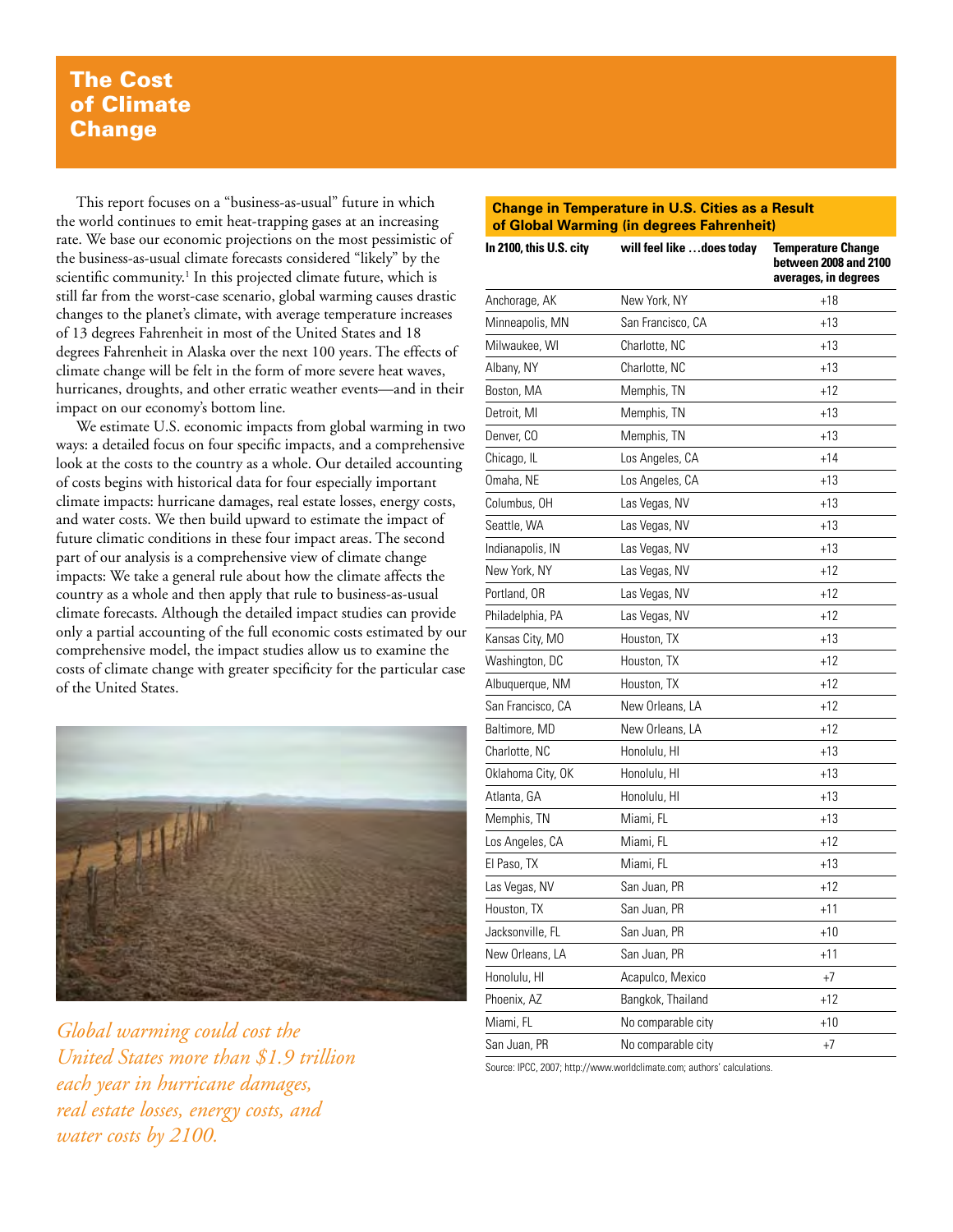#### **Putting a Price Tag on Global Warming**

Droughts, floods, wildfires, and hurricanes have already caused multibillion-dollar losses, and these extreme weather events will likely become more frequent and more devastating as the climate continues to change. Tourism, agriculture, and other weatherdependent industries will be hit especially hard, but no one will be exempt. Household budgets as well as business balance sheets will feel the impact of higher energy and water costs. This report estimates what the United States will pay as a result of four of the most serious impacts of global warming in a business-as-usual scenario—that is, if we do not take steps to push back against climate change:<sup>2</sup>

# **Hurricane damages:**  \$422 billion

#### **in economic losses caused by the increasing intensity of Atlantic and Gulf Coast storms.**

In the business-as-usual climate future, higher sea-surface temperatures result in stronger and more damaging hurricanes along the Atlantic and Gulf coasts. Even with storms of the same intensity, future hurricanes will cause more damage as higher sea levels exacerbate storm surges, flooding, and erosion. In recent years, hurricane damages have averaged \$12 billion and more than 120 deaths per year. With business-as-usual emissions, average annual hurricane damages in 2100 will have grown by \$422 billion and an astounding 760 deaths just from climate change impacts.

# **Real estate losses:**  \$360 billion

#### **in damaged or destroyed residential real estate as a result of rising sea levels.**

Our business-as-usual scenario forecasts 23 inches of sea-level rise by 2050 and 45 inches by 2100. If nothing is done to hold back the waves, rising sea levels will inundate low-lying coastal properties. Even those properties that remain above water will be more likely to sustain storm damage, as encroachment of the sea allows storm surges to reach inland areas that were not previously affected. By 2100, U.S. residential real estate losses because of climate change will be \$360 billion per year.



**in increasing energy costs as a result of the rising demand for energy.**

As temperatures rise, higher demand for air conditioning and refrigeration across the country will increase energy costs, and many households and businesses, especially in the North, that currently don't have air conditioners will purchase them. Only a fraction of these increased costs will be offset by reduced demand for heat in Northern states. The highest net energy costs—after taking into consideration savings from lower heating bills—will fall on Southeast and Southwest states. Total costs will add up to more than \$200 billion for extra electricity and new air conditioners, compared with almost \$60 billion in reduced heating costs. The net result is that energy sector costs will be \$141 billion higher in 2100 due to global warming.

**Water costs:**  \$950 billion **to provide water to the driest and most water-stressed parts of the United States as climate change exacerbates drought conditions and disrupts existing patterns of water supply.** 

The business-as-usual case forecasts less rainfall in much of the United States—or, in some states, less rain at the times of year when it is needed most. By 2100, providing the water we need throughout the country will cost an estimated \$950 billion more per year as a result of climate change. Drought conditions, already a problem in Western states and in the Southeast, will become more frequent and more severe.

Our analysis finds that, if present trends continue, these four global warming impacts alone will come with a price tag of almost \$1.9 trillion annually (in today's dollars), or 1.8 percent of U.S. GDP per year by 2100. And this bottom line represents only the cost of the four categories we examined in detail; the total cost of continuing on a business-as-usual path will be even greater—as high as 3.6 percent of GDP when economic and noneconomic costs such as health impacts and wildlife damages are factored in.

| The Global Warming Price Tag in Four Impact Areas, 2025 through 2100 |                                         |       |       |                                    |       |          |                                  |          |                                |  |
|----------------------------------------------------------------------|-----------------------------------------|-------|-------|------------------------------------|-------|----------|----------------------------------|----------|--------------------------------|--|
|                                                                      | <b>Cost in billions of 2006 dollars</b> |       |       | <b>Cost as a percentage of GDP</b> |       |          | <b>U.S. Regions Most at Risk</b> |          |                                |  |
|                                                                      | 2025                                    | 2050  | 2075  | 2100                               | 2025  | 2050     | 2075                             | 2100     |                                |  |
| <b>Hurricane Damages</b>                                             | \$10                                    | \$43  | \$142 | \$422                              | 0.05% | 0.12%    | 0.24%                            | 0.41%    | Atlantic and Gulf Coast states |  |
| <b>Real Estate Losses</b>                                            | \$34                                    | \$80  | \$173 | \$360                              | 0.17% | 0.23%    | 0.29%                            | 0.35%    | Atlantic and Gulf Coast states |  |
| R<br><b>Energy-Sector Costs</b>                                      | \$28                                    | \$47  | \$82  | \$141                              | 0.14% | $0.14\%$ | 0.14%                            | $0.14\%$ | Southeast and Southwest        |  |
| <b>Water Costs</b>                                                   | \$200                                   | \$336 | \$565 | \$950                              | 1.00% | 0.98%    | 0.95%                            | 0.93%    | Western states                 |  |
| <b>SUBTOTAL OF THESE</b><br><b>FOUR IMPACTS*</b>                     | \$271                                   | \$506 | \$961 | \$1,873                            | 1.36% | 1.47%    | 1.62%                            | 1.84%    |                                |  |

\*Note: Totals may not add up exactly due to rounding.